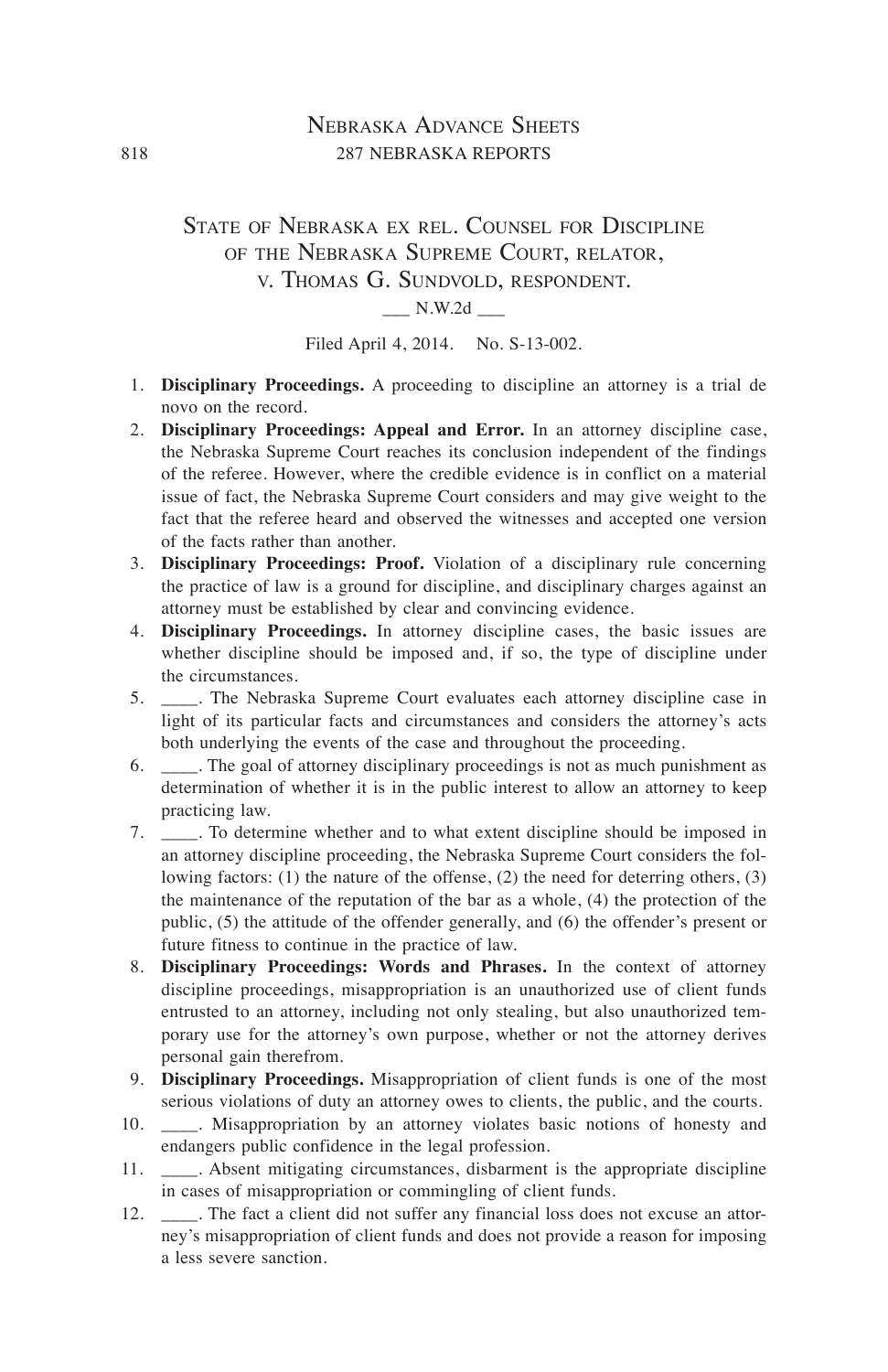## Nebraska Advance Sheets STATE EX REL. COUNSEL FOR DIS. v. SUNDVOLD 819 Cite as 287 Neb. 818

- 13. \_\_\_\_. The Nebraska Supreme Court does not view the misappropriation of funds from one's own firm as any less dishonest and deceptive than the misappropriation of client funds.
- 14. \_\_\_\_. In determining the appropriate discipline of an attorney, the Nebraska Supreme Court considers the discipline imposed in cases presenting similar circumstances.
- 15. \_\_\_\_. Cumulative acts of attorney misconduct are distinguishable from isolated incidents, therefore justifying more serious sanctions.
- 16. \_\_\_\_. In evaluating attorney discipline cases, the Nebraska Supreme Court considers aggravating and mitigating circumstances.

Original action. Judgment of suspension.

Kent L. Frobish, Assistant Counsel for Discipline, for relator.

Clarence E. Mock, of Johnson & Mock, for respondent.

HEAVICAN, C.J., WRIGHT, CONNOLLY, STEPHAN, MCCORMACK, Miller-Lerman, and Cassel, JJ.

PER CURIAM.

# NATURE OF CASE

The Counsel for Discipline of the Nebraska Supreme Court, relator, filed amended formal charges against Thomas G. Sundvold, respondent, alleging that he violated his oath of office as an attorney, Neb. Rev. Stat. § 7-104 (Reissue 2012), and several of the Nebraska Rules of Professional Conduct. Respondent filed an answer admitting certain factual allegations but denying other certain factual allegations and denying that he violated the rules of professional conduct. This court appointed a referee. After holding an evidentiary hearing, the referee filed a report and determined that respondent had violated Neb. Ct. R. of Prof. Cond. §§ 3-501.1 (competence); 3-501.3 (diligence); 3-501.4(a) and (b) (communications); 3-501.15(a) and (c) (safekeeping property); and 3-508.4(a), (c), and (d) (misconduct); and his oath of office as an attorney. The referee recommended that respondent be suspended for a period of 3 years, followed by 2 years' monitored probation. Respondent filed exceptions to the referee's report regarding findings of fact and conclusions of law and the recommended discipline. In his brief to this court, respondent states that he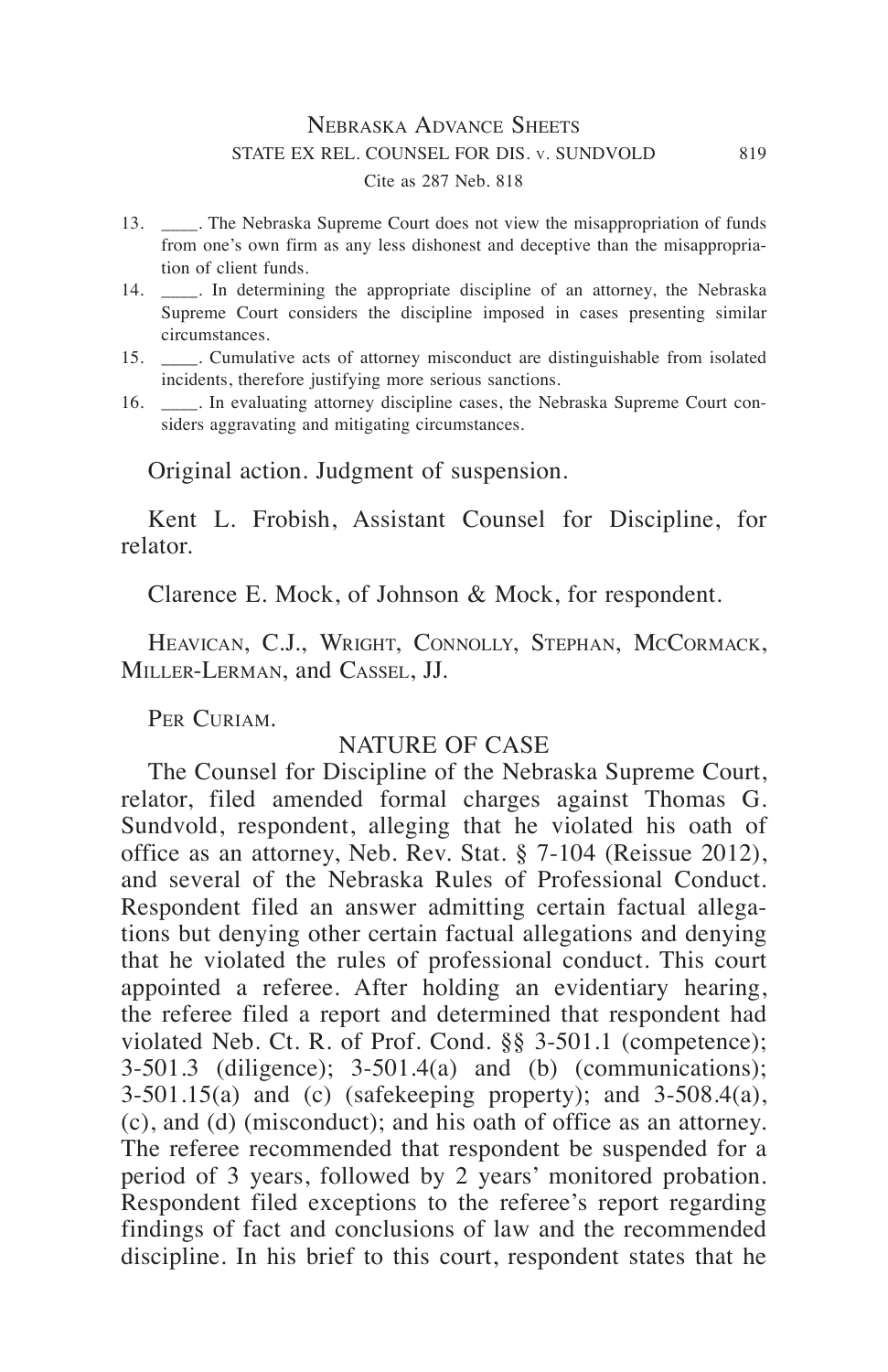withdraws his exceptions to the referee's findings of fact and conclusions of law and takes exception only to the referee's recommended discipline. Relator agrees with the referee's recommended discipline. We determine that the proper sanction is suspension from the practice of law for a period of 3 years and, upon reinstatement, 2 years of probation, including monitoring.

# STATEMENT OF FACTS

Respondent was admitted to the practice of law in Nebraska in September 2003. At all relevant times, respondent was engaged in the private practice of law in Lincoln, Nebraska, under the jurisdiction of the Committee on Inquiry of the First Disciplinary District, which determined reasonable grounds existed to discipline respondent. Accordingly, formal charges were filed against respondent on January 3, 2013, and amended formal charges were filed on February 15.

The amended formal charges contained two counts against respondent. Count I generally alleged that respondent, while employed by a law firm, failed to properly represent a client, a roofing contractor, in a civil suit brought against the client; failed to deposit advance fees from the client in the law firm's trust account; and failed to turn over attorney fees received from the client to the law firm in accordance with an oral agreement with the law firm. Count II generally alleged that respondent failed to deliver payments that he received from three additional clients to the law firm in accordance with an oral agreement with the law firm.

Respondent filed his answer on March 15, 2013, in which he admitted certain factual allegations and denied other factual allegations and denied that he violated the rules of professional conduct. Given respondent's answer, this court appointed a referee on March 25.

On June 11, 2013, an evidentiary hearing was held before the referee. On September 10, the referee filed his report. The referee found facts substantially as described below. Following our review of the record, we determine there is clear and convincing evidence in the record to support these facts.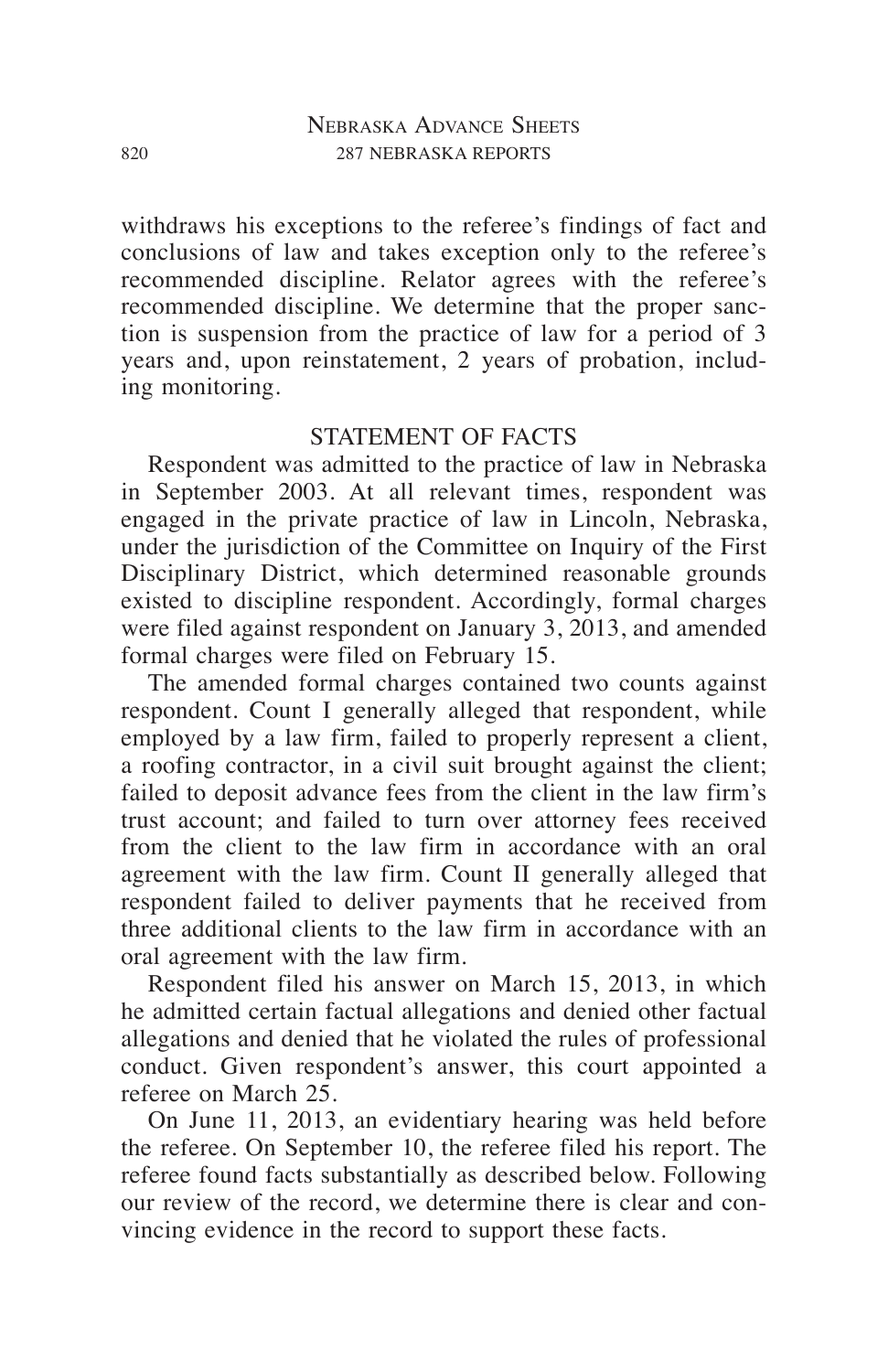Respondent graduated from Creighton University School of Law in May 2002. During law school, respondent served as a member of the Creighton Law Review and worked as a law clerk for an Omaha law firm. As a law clerk, respondent's duties were confined to legal research and brief writing.

Respondent's first employer after law school was an insurance company, where he worked as a cargo claims attorney starting in May 2003. Respondent essentially worked as an insurance adjuster negotiating claims. He did not participate in any litigation, nor did he draft any pleadings.

In 2006, respondent accepted employment with a carrier company as an associate general counsel handling bodily injury claims. His duties primarily involved adjusting claims for bodily injury. While employed there, respondent was not involved in any courtroom litigation or the drafting of pleadings.

In August 2010, respondent left the carrier company to engage in the private practice of law. Up to that time, respondent did not have any experience in the financial aspects of the attorney-client relationship. He had never negotiated a fee, handled client funds, or drafted a contract for the provision of legal services, nor had he ever worked with a billing system or utilized a trust account.

In late September or early October 2010, respondent joined a law firm as an associate attorney. Respondent was an employee with the law firm as an associate attorney from October 2010 through December 12, 2011.

Respondent's compensation was based upon an oral agreement with the law firm. Respondent was to receive a percentage of the gross amount of fees paid by his clients to the law firm. Under this agreement, 60 percent of the gross amount was to go to respondent and 40 percent was to go to the law firm. Respondent was obligated to deliver to the law firm all fee payments received by him from his clients, with the exception that he was to be allowed to retain fees generated from relatives and close friends for certain legal work. In exchange, the law firm supplied respondent with an office, billing services, and some limited secretarial assistance. The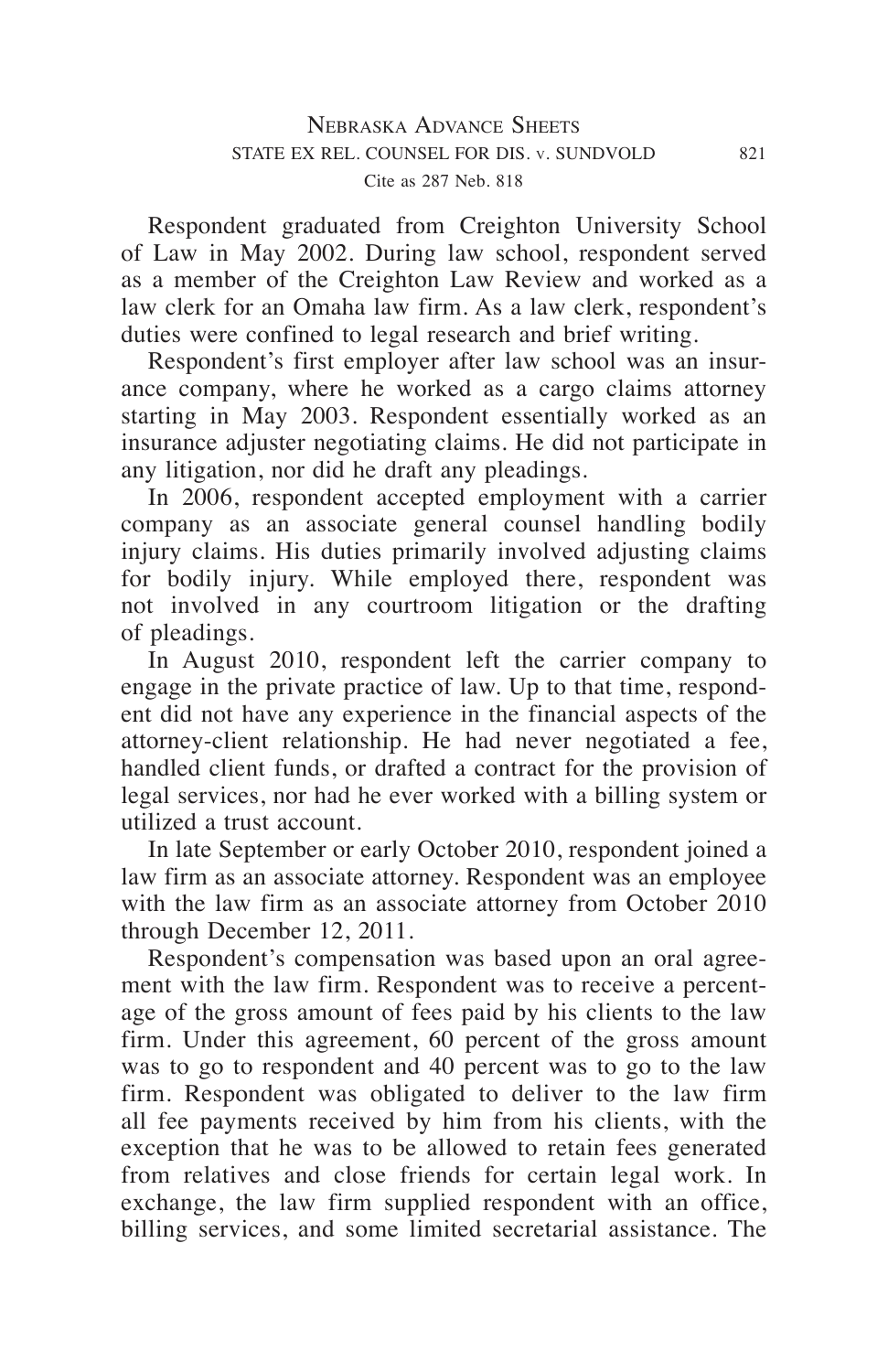law firm also orally agreed to cover his expenses, including, but not limited to, bar dues, seminar fees, organization dues, and marketing expenses.

Although respondent was an associate at the law firm, he practiced independently, essentially sharing office space with no direct supervision by the law firm. Because respondent operated largely on his own under this agreement, the law firm did not provide him with formal training or oversight related to the handling of client funds or billing.

On or about February 7, 2011, respondent entered into a fee agreement with a client and the client's roofing company for representation of the client, a roofing contractor, in a civil action that had been filed against the client's company in the county court for Seward County. The suit involved a roofing contract between the plaintiff and the client's company for work to be done on the plaintiff's residence, and the plaintiff was seeking \$7,291.16 in damages. The fee agreement between respondent and the client was for an hourly fee of \$175, with a \$1,000 advance fee payment required before representation would commence. Respondent received the \$1,000 advance fee payment on or about February 7.

The advance fee payment received by respondent from the client should have been deposited in the law firm's trust account for the benefit of the client. Respondent did not deposit the advance fee payment into the law firm's trust account, nor did he inform the law firm that he had received the advance fee payment from the client. Respondent deposited the advance fee payment into his personal account.

On or about February 7, 2011, when respondent entered into the fee agreement with the client, respondent learned that a hearing had been set in the client's case for March 21 at 11 a.m., by which time the client was to have an answer filed. On March 21 at 11 a.m., the plaintiff's counsel appeared in court, but respondent did not appear on behalf of his client, and no answer had been filed. The court set the case for trial to be held on May 2. At 11:44 a.m. on March 21, respondent filed by fax to the court an answer on behalf of the client. A copy of the March 21 journal entry was sent to respondent informing him that the trial was set for May 2.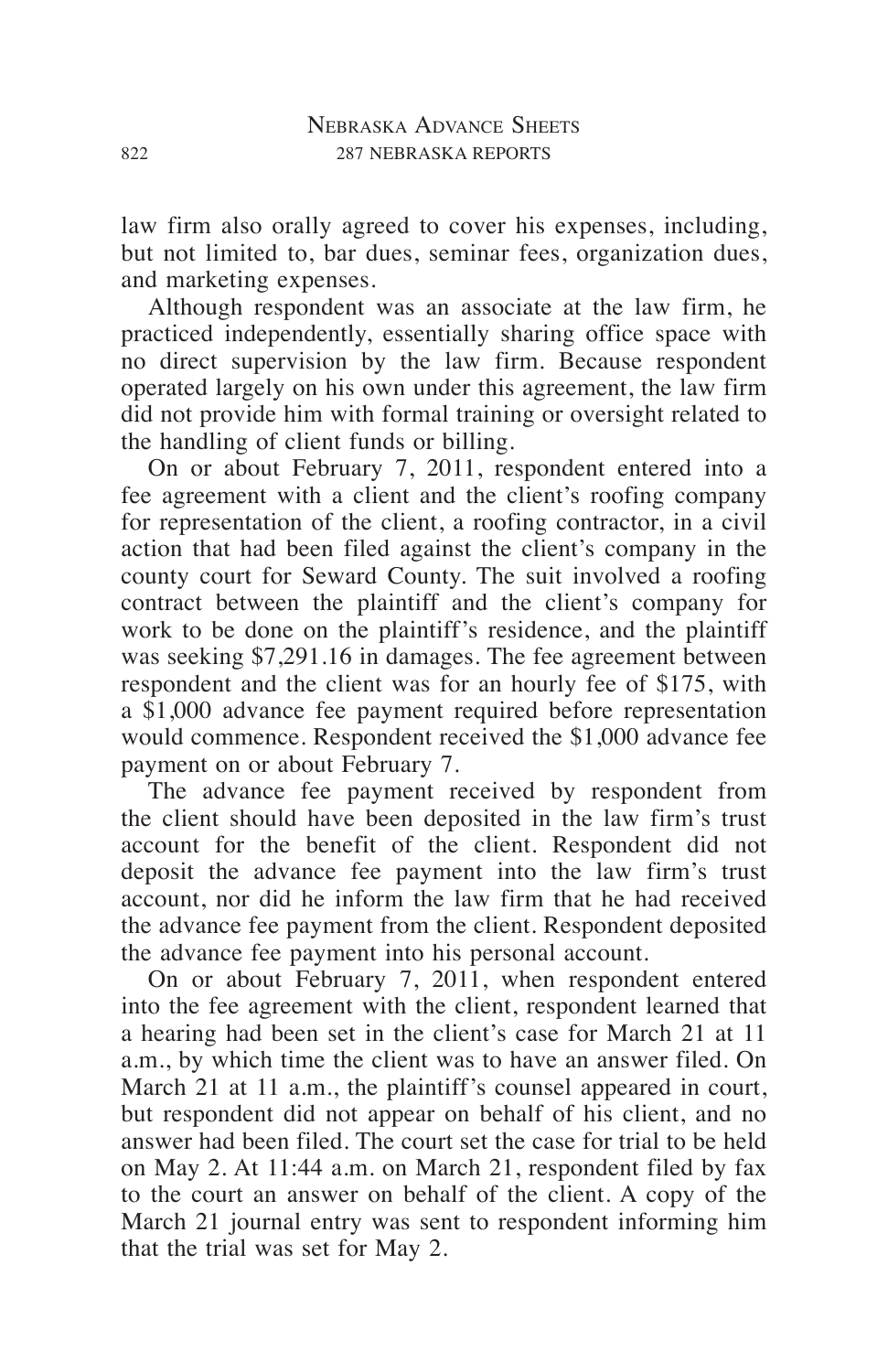Between March 21 and April 25, 2011, respondent spoke with the client about the claim against the client, but respondent did not conduct any formal discovery. On April 25, respondent and the plaintiff's attorney had a telephone conversation regarding a continuance of the approaching May 2 trial date. Respondent and the plaintiff's counsel have different recollections about this conversation. The plaintiff's attorney testified by way of an affidavit which was received in evidence at the hearing before the referee. The plaintiff's attorney testified that respondent had stated that he was not ready for trial and that he intended to file a motion to continue the trial. The plaintiff's attorney testified in his affidavit that he informed respondent that the plaintiff would object to a continuance and that therefore, respondent should not state in his motion that the plaintiff's attorney had agreed to any requested continuance.

In contrast, respondent testified that the plaintiff's attorney did not have any objection to the proposed continuance but that he did not know at the time whether the plaintiff would consent to a continuance. Respondent testified that he understood that the plaintiff's attorney agreed to advise him before trial if an objection would be lodged against respondent's motion to continue. Respondent testified that based on this understanding, respondent informed his client that the trial was continued and that the client was excused from appearing on May 2.

On April 28, 2011, respondent filed a motion to continue the trial. Respondent did not verify that the trial had been continued; nevertheless, he informed his client that the client did not need to be in court on May 2. Respondent testified at the hearing before the referee that since he did not hear from the plaintiff's attorney before trial, he assumed the trial would be continued with a new date set by the court.

Respondent did not appear in court for the trial on May 2, 2011. Several attempts were made by court personnel to contact respondent on the morning of May 2, but those attempts were unsuccessful. On May 2, the court denied respondent's motion to continue the trial and the trial commenced. The plaintiff put on evidence and testified. The court then entered judgment in the full amount of the plaintiff's prayer of \$7,291.16.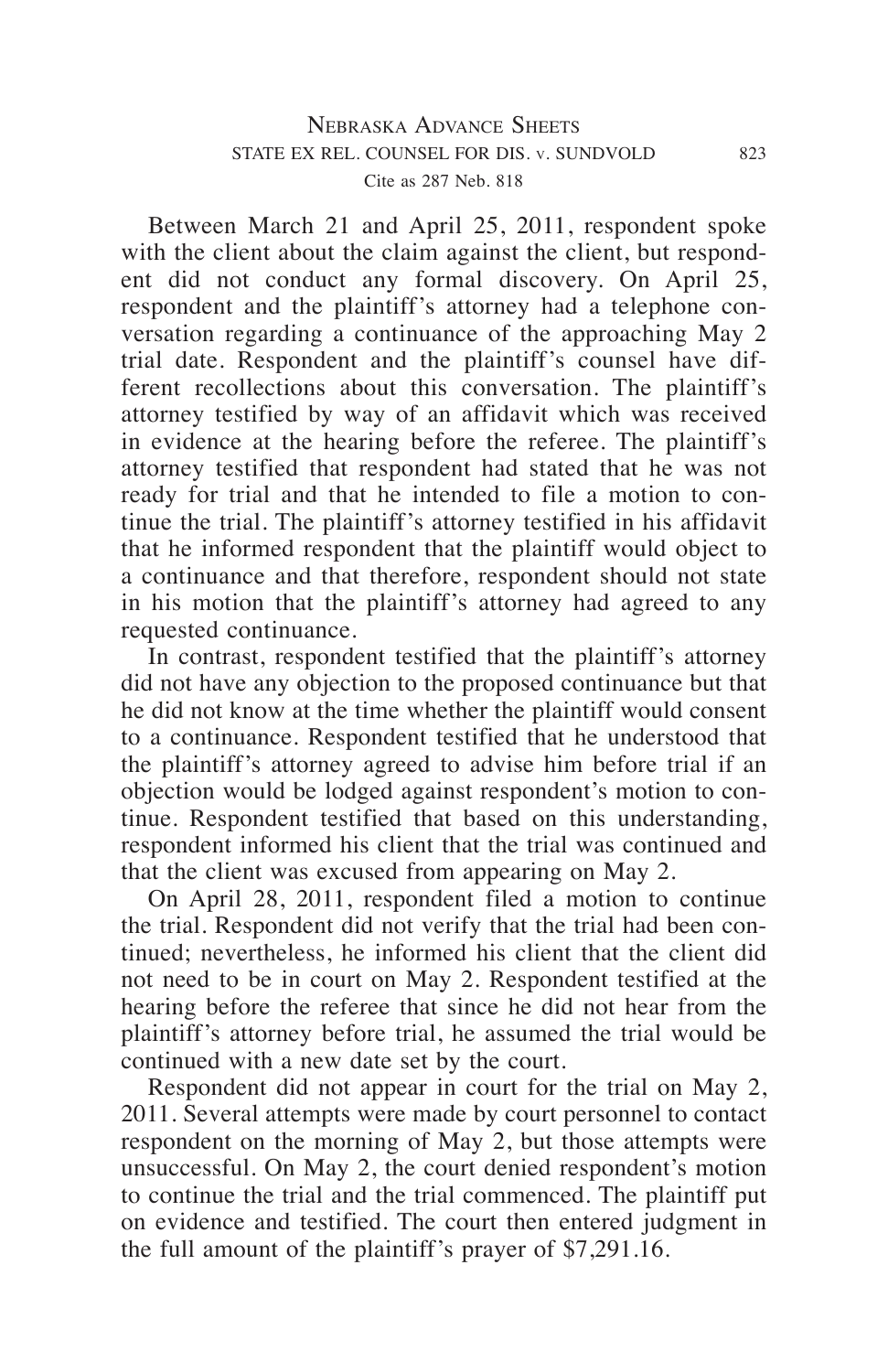Notice of the judgment was mailed to respondent. Respondent did not send a copy of the judgment to his client, but respondent informed the client by telephone of the judgment that had been entered against him. On May 6, 2011, respondent filed a motion to set aside default judgment, and on May 9, a hearing on the motion was set for June 17.

On or about May 12, 2011, the client received a copy of the judgment from the court. The client called respondent, and respondent told the client that he was taking care of the matter. On May 17, the client sent a fee payment of \$500 to respondent, and on June 13, the client sent another fee payment of \$500 to respondent. Respondent did not deliver these payments to the law firm but instead kept the money. Respondent did not inform the law firm that he had received the payments.

A hearing was held on respondent's motion to set aside default judgment on June 17, 2011. The court determined that judgment was not by default but instead was entered after an evidentiary hearing. On June 20, the court entered a journal entry overruling respondent's motion, and the journal entry was mailed to respondent. Respondent did not inform his client that the motion was overruled, and he did not send a copy of the journal entry to the client.

On August 9, 2011, the plaintiff's attorney filed a motion for order in aid of execution, requesting that respondent's client be ordered to appear in court on September 9 to answer questions regarding the assets of the client's company. An order for a debtor's examination was issued, and the order was served on the client on August 19. Shortly after August 19, the client called respondent to ask about the September 9 debtor's examination. Respondent informed the client that he did not need to appear for the hearing.

Respondent did not appear in court on September 9, 2011, and he did not file an objection or other pleading on behalf of the client regarding the debtor's examination. Based on respondent's advice, the client did not appear in court for the debtor's examination. On September 9, the court made a journal entry regarding the client's failure to appear for the debtor's examination. The court issued an arrest warrant for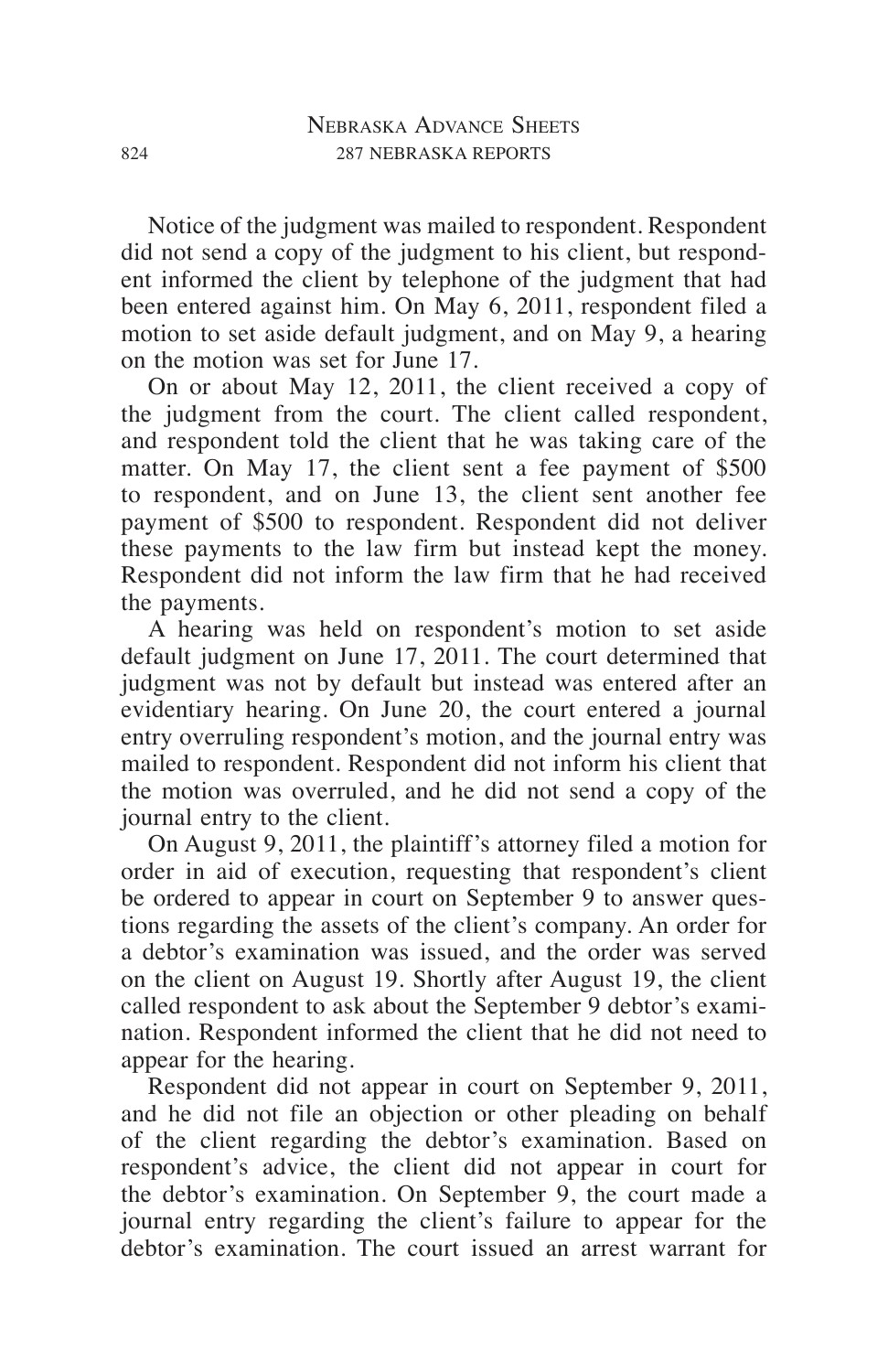the client and set a cash bond of \$1,000. A copy of the journal entry was mailed to respondent; however, respondent did not send a copy to the client and did not notify the client of the entry of the arrest warrant.

On October 5, 2011, the client was arrested in McCook, Nebraska, based on the warrant issued in Seward County. The client posted the \$1,000 cash bond and was released. He was ordered to appear in court on October 14, and on that date, the client and respondent appeared in court for the debtor's examination. On October 18, respondent filed a motion to withdraw as counsel for the client, and the motion was granted the following day.

With respect to a second client, on or about January 21, 2011, respondent received a payment from the second client in the amount of \$400. Respondent failed to deliver the payment to the law firm or to notify the law firm that he had received the payment. Respondent kept the \$400.

On or about April 13, 2011, respondent received a payment from a third client in the amount of \$500. Again, respondent failed to deliver the payment to the law firm or to inform the law firm that he had received the payment. Respondent kept the \$500 payment.

During the time respondent was employed by the law firm, he represented a fourth client. Respondent received various payments from the fourth client, most of which respondent delivered to the law firm. However, on five occasions, respondent failed to deliver payments from the fourth client to the law firm or to notify the law firm that he had received the payments. The following payments totaling \$1,170 were given to respondent by the fourth client but were not delivered to the law firm: a \$300 payment on December 17, 2010; a \$750 payment on April 29, 2011; a \$40 payment on May 6; a \$40 payment on May 31; and a \$40 payment on July 25. Respondent kept the \$1,170.

On December 14, 2011, relator received a letter from respondent addressed to "The Nebraska Bar Association . . . RE: Self Disclosure." The letter stated in part, "I [respondent] am writing in regards to a matter which I wanted to share with the Nebraska Bar Association to ensure proper self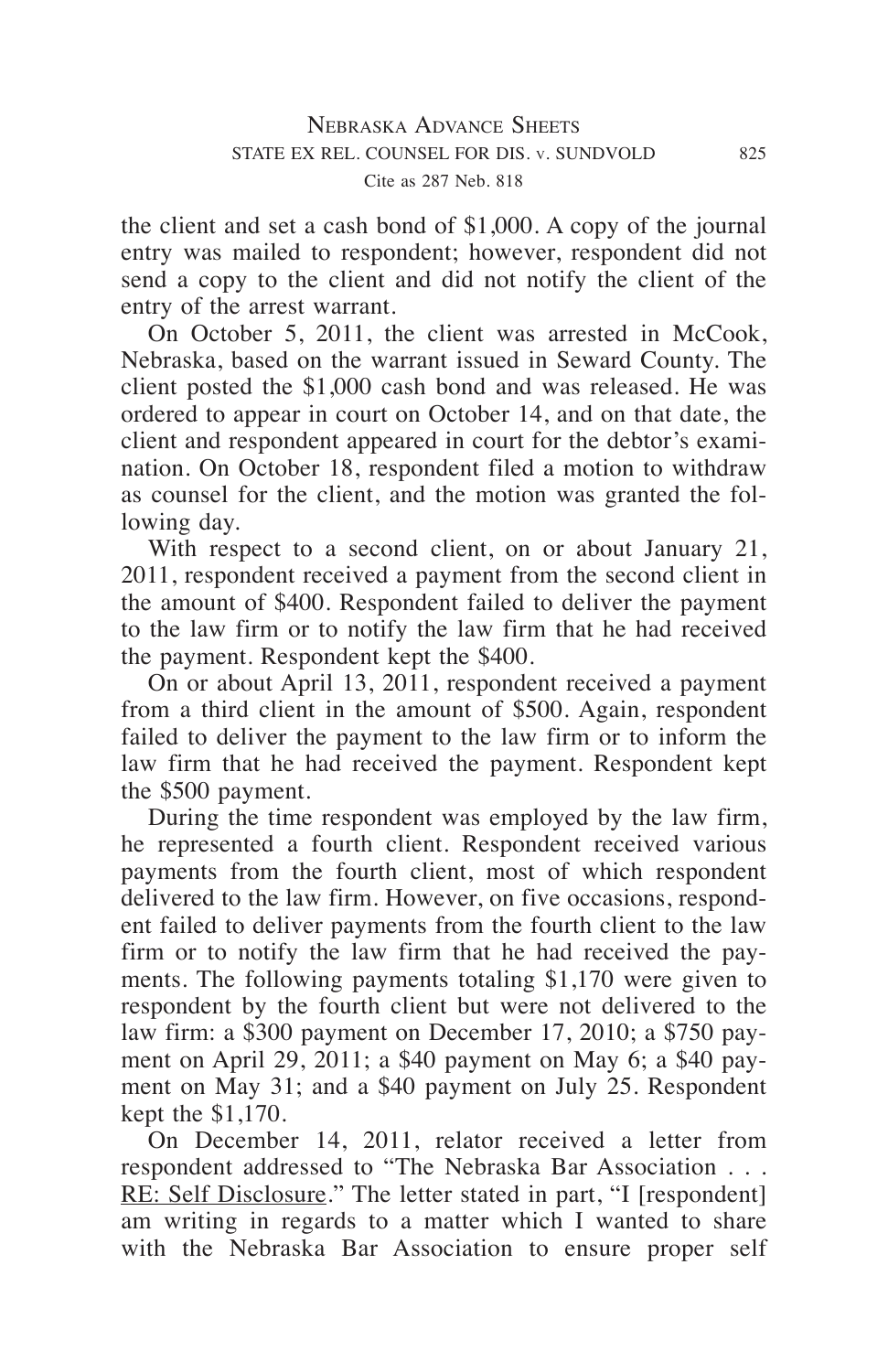disclosure has been made to the Bar Association and to ensure all proper steps were taken and accounted for." Respondent's letter addressed two of the allegations which were later contained in the amended formal charges. First, he disclosed his failure to deposit the advance fee from the roofing contractor client in the law firm's trust account and instead depositing the fee in his personal account. Second, respondent disclosed his reasons for not depositing the advance fee in the law firm's trust account. Respondent did not disclose that he failed to deliver the payments received from the three other clients as described above. He also did not disclose the facts and circumstances involving his representation of the roofing contractor client, which led to the judgment's being entered against the client and the client's arrest.

The referee determined that respondent made three false statements in his letter. First, the referee determined that respondent made false statements with regard to the law firm's failing to pay respondent certain out-of-pocket expenses, namely respondent's 2010 Nebraska and Iowa bar dues. Respondent did not join the law firm until October 2010, and at that time, his 2010 Nebraska and Iowa bar dues had been paid. Second, the referee determined that respondent made false statements in his letter regarding his relationship with the roofing contractor client. Respondent stated in his letter that since he was an acquaintance of the client, he was not required to deliver the fee to the law firm. The referee determined that respondent was not an acquaintance of the client and that this statement was accordingly false. Third, the referee determined that respondent made false statements regarding the fee arrangement he entered into with the roofing contractor client. In the letter, respondent stated that he had a flat fee agreement with the client, but he had actually agreed to represent the client on an hourly basis with an advance payment of \$1,000.

Respondent testified at the hearing before the referee that the law firm had failed to pay his out-of-pocket expenses as promised under the oral agreement between respondent and the law firm. Respondent testified that he made repeated requests to the law firm to pay his out-of-pocket expenses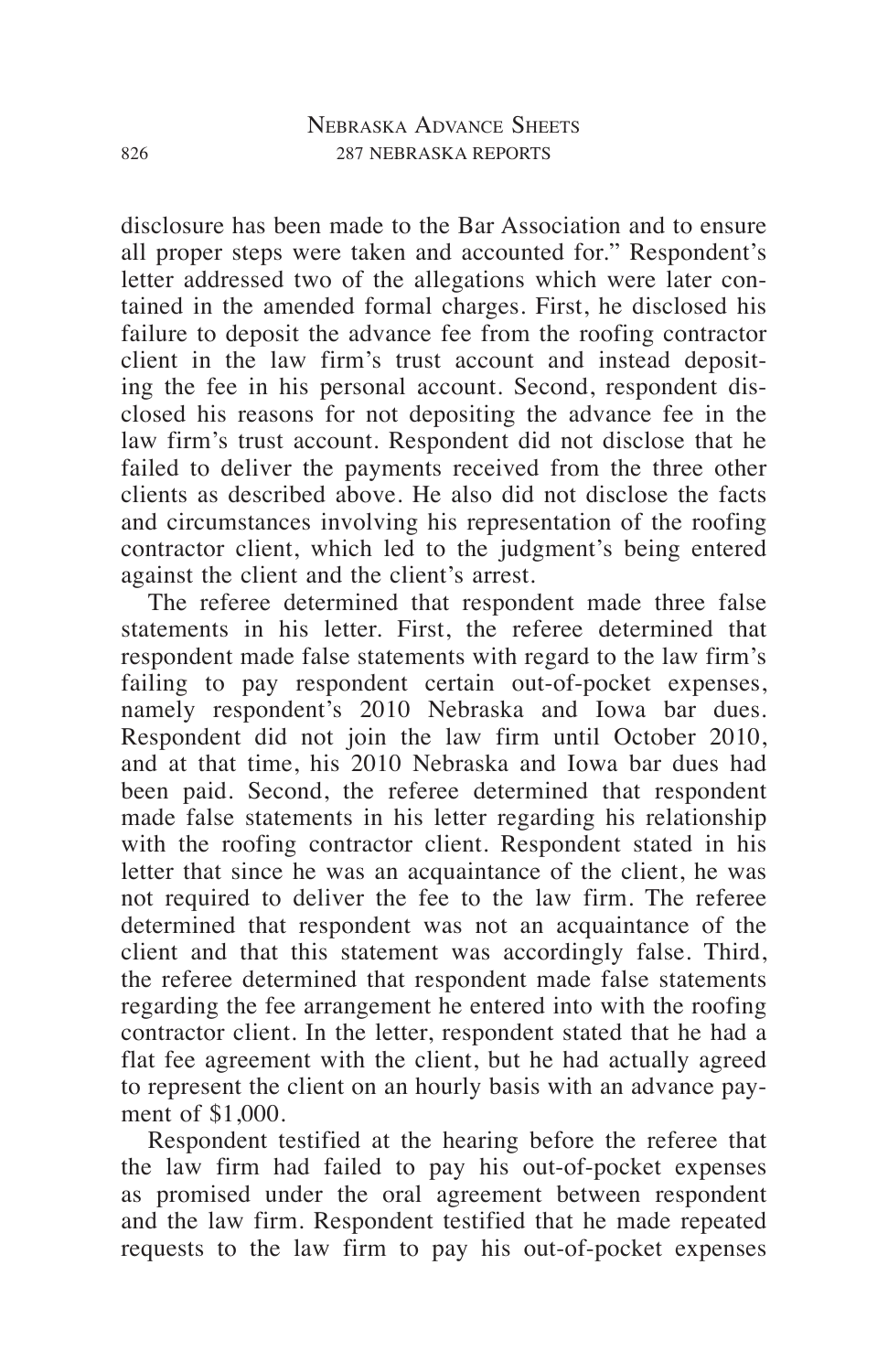and that he also requested, and the law firm failed to provide him with, an accounting showing how fees paid to him were calculated. Respondent testified that in order to offset amounts owed to him by the law firm under the employment agreement, he retained client fees he received from December 2010 through July 2011.

The referee determined that respondent misappropriated \$4,070 of client fees due the law firm over a 7-month period starting on or about December 17, 2010, and ending on or about July 25, 2011. The referee further determined that of the \$4,070 of client fees respondent misappropriated from the law firm, he has paid the law firm \$2,000, and that this payment was made to the law firm's trust account by respondent only after the roofing contractor client made a demand on him and the law firm for the \$2,000 which had been paid to respondent. The referee also determined that respondent had misappropriated client fees due to the law firm at a point in time when the law firm did not owe him money for bar dues.

The referee determined that by his actions, respondent violated conduct rules §§ 3-501.1; 3-501.3; 3-501.4(a) and (b); 3-501.15(a) and (c); and 3-508.4(a), (c), and (d); and his oath of office as an attorney. The referee recommended that respondent be suspended for a period of 3 years, followed by 2 years' monitored probation.

On September 19, 2013, respondent filed exceptions to the referee's report regarding findings of fact and conclusions of law and the recommended discipline. Respondent stated in his brief to this court filed October 10, 2013, that he "withdraws exceptions 1-4 to the Referee's report" regarding the referee report's findings of fact and conclusions of law, but that he still takes exception to the referee's recommended discipline.

### ASSIGNMENTS OF ERROR

Having withdrawn his exceptions to the referee's findings of fact and conclusions of law, respondent generally states that he takes exception to the referee's recommended discipline. Respondent specifically states he takes exception to these discipline decisions and quotes from the referee's report: (1) "'The public needs to be protected from respondent engaging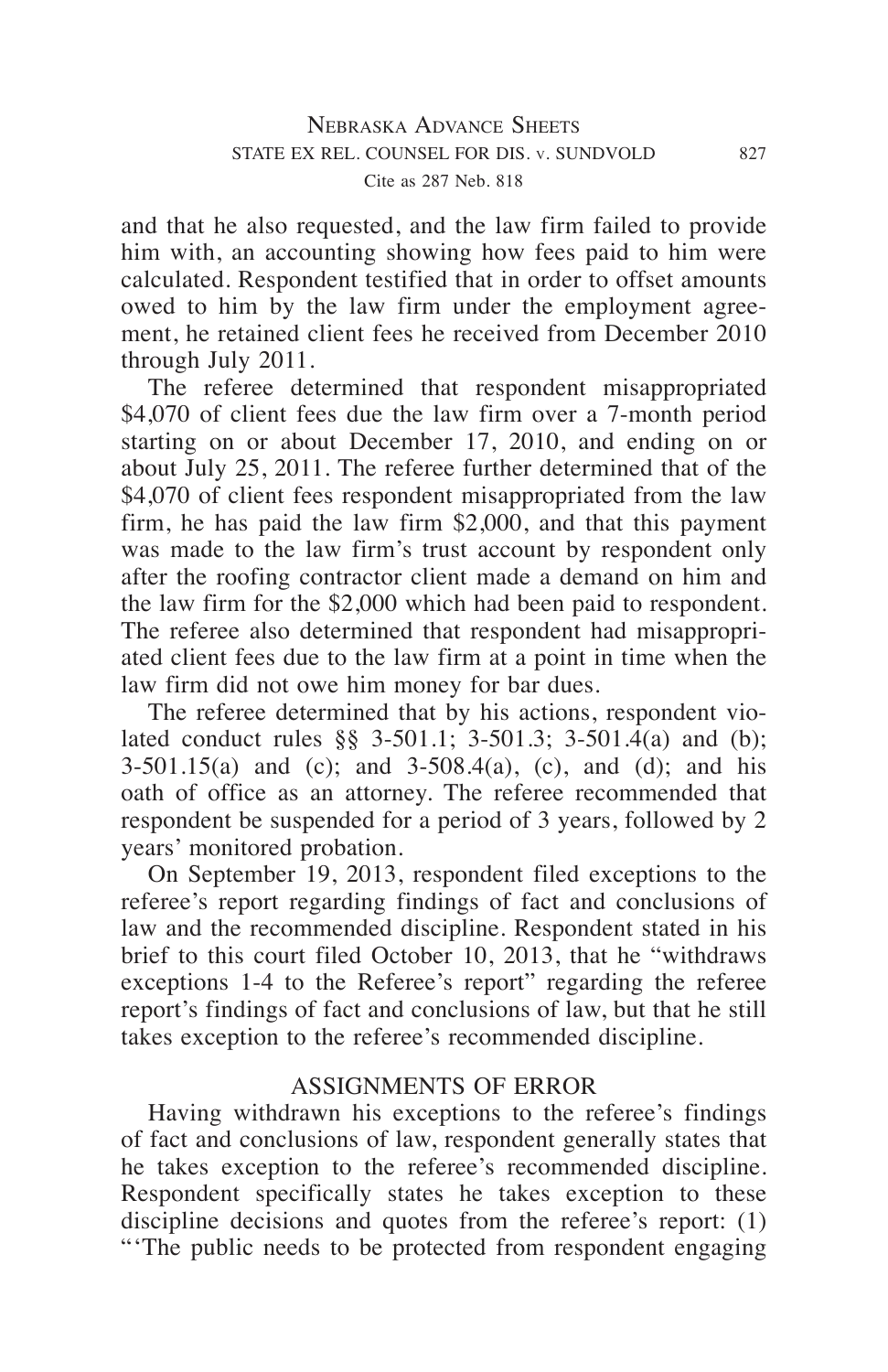in the conduct found herein to be in violation of Nebraska Court Rules of Professional Conduct and in violation of the Oath of Office found herein in the future,'" and (2) "'[t]he appropriate discipline is a 3 year suspension of respondent's license to practice law and that respondent be able to apply for reinstatement in accordance with the Nebraska Supreme Court Rules of Discipline, which application shall include a showing which demonstrates his fitness to practice law."

# STANDARDS OF REVIEW

[1,2] A proceeding to discipline an attorney is a trial de novo on the record. *State ex rel. Counsel for Dis. v. Tonderum*, 286 Neb. 942, 840 N.W.2d 487 (2013). We reach our conclusion independent of the findings of the referee. *State ex rel. Counsel for Dis. v. Ellis*, 283 Neb. 329, 808 N.W.2d 634 (2012). However, where the credible evidence is in conflict on a material issue of fact, we consider and may give weight to the fact that the referee heard and observed the witnesses and accepted one version of the facts rather than another. *Id*.

### ANALYSIS

[3-5] Violation of a disciplinary rule concerning the practice of law is a ground for discipline, and disciplinary charges against an attorney must be established by clear and convincing evidence. *Ellis, supra*. In attorney discipline cases, the basic issues are whether discipline should be imposed and, if so, the type of discipline under the circumstances. *State ex rel. Counsel for Dis. v. Simon, ante* p. 78, 841 N.W.2d 199 (2013). We evaluate each attorney discipline case in light of its particular facts and circumstances and consider the attorney's acts both underlying the events of the case and throughout the proceeding. *Ellis, supra*.

In his report, the referee made findings of fact and determined that respondent violated his oath of office as an attorney as provided by § 7-104 and the following provisions of the Nebraska Rules of Professional Conduct: §§ 3-501.1; 3-501.3; 3-501.4(a) and (b); 3-501.15(a) and (c); and 3-508.4(a), (c), and (d). Upon our review of the record, we agree that there is clear and convincing evidence that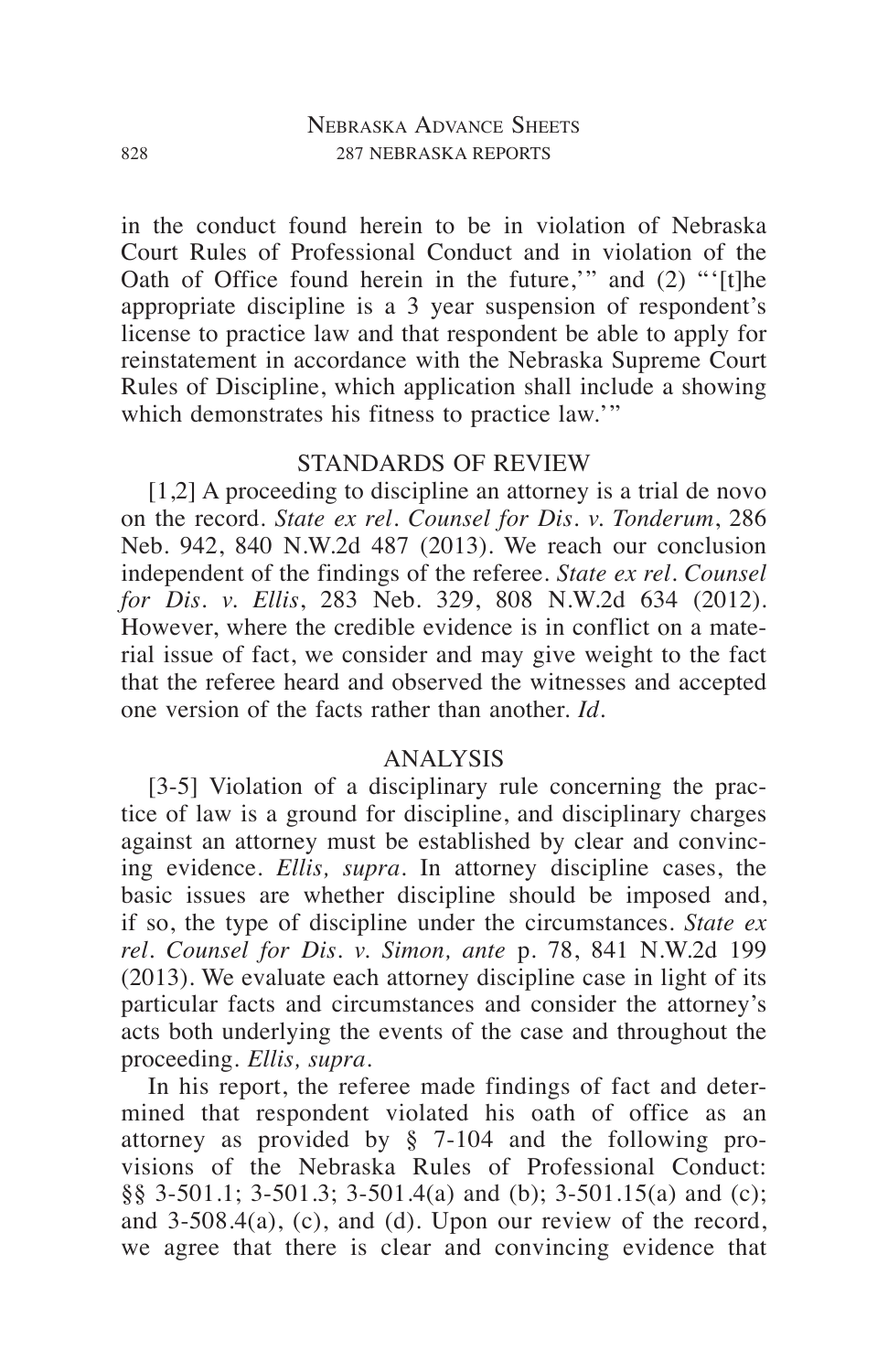by his conduct, respondent violated his oath of office as an attorney and the provisions of the professional conduct rules set forth above. As stated above, in his brief before this court, respondent states that he withdraws his exceptions to the referee report's findings of fact and conclusions of law, and that he only takes exception to the referee's recommended discipline. Therefore, the only issue before us is the appropriate discipline.

[6,7] The goal of attorney disciplinary proceedings is not as much punishment as determination of whether it is in the public interest to allow an attorney to keep practicing law. *Ellis, supra*. Neb. Ct. R. § 3-304 provides:

(A) Misconduct shall be grounds for:

(1) Disbarment by the Court; or

(2) Suspension by the Court; or

(3) Probation by the Court in lieu of or subsequent to suspension, on such terms as the Court may designate; or

(4) Censure, and reprimand by the Court; or

(5) Temporary suspension by the Court; or

(6) Private reprimand by the Committee on Inquiry or Disciplinary Review Board.

(B) The Court may, in its discretion, impose one or more of the disciplinary sanctions set forth above.

To determine whether and to what extent discipline should be imposed in an attorney discipline proceeding, we consider the following factors: (1) the nature of the offense, (2) the need for deterring others, (3) the maintenance of the reputation of the bar as a whole,  $(4)$  the protection of the public,  $(5)$  the attitude of the offender generally, and (6) the offender's present or future fitness to continue in the practice of law. *State ex rel. Counsel for Dis. v. Tonderum*, 286 Neb. 942, 840 N.W.2d 487 (2013).

[8-13] We have previously stated that in the context of attorney discipline proceedings, misappropriation is an unauthorized use of client funds entrusted to an attorney, including not only stealing, but also unauthorized temporary use for the attorney's own purpose, whether or not the attorney derives personal gain therefrom. *State ex rel. Counsel for Dis. v. Crawford*, 285 Neb. 321, 827 N.W.2d 214 (2013).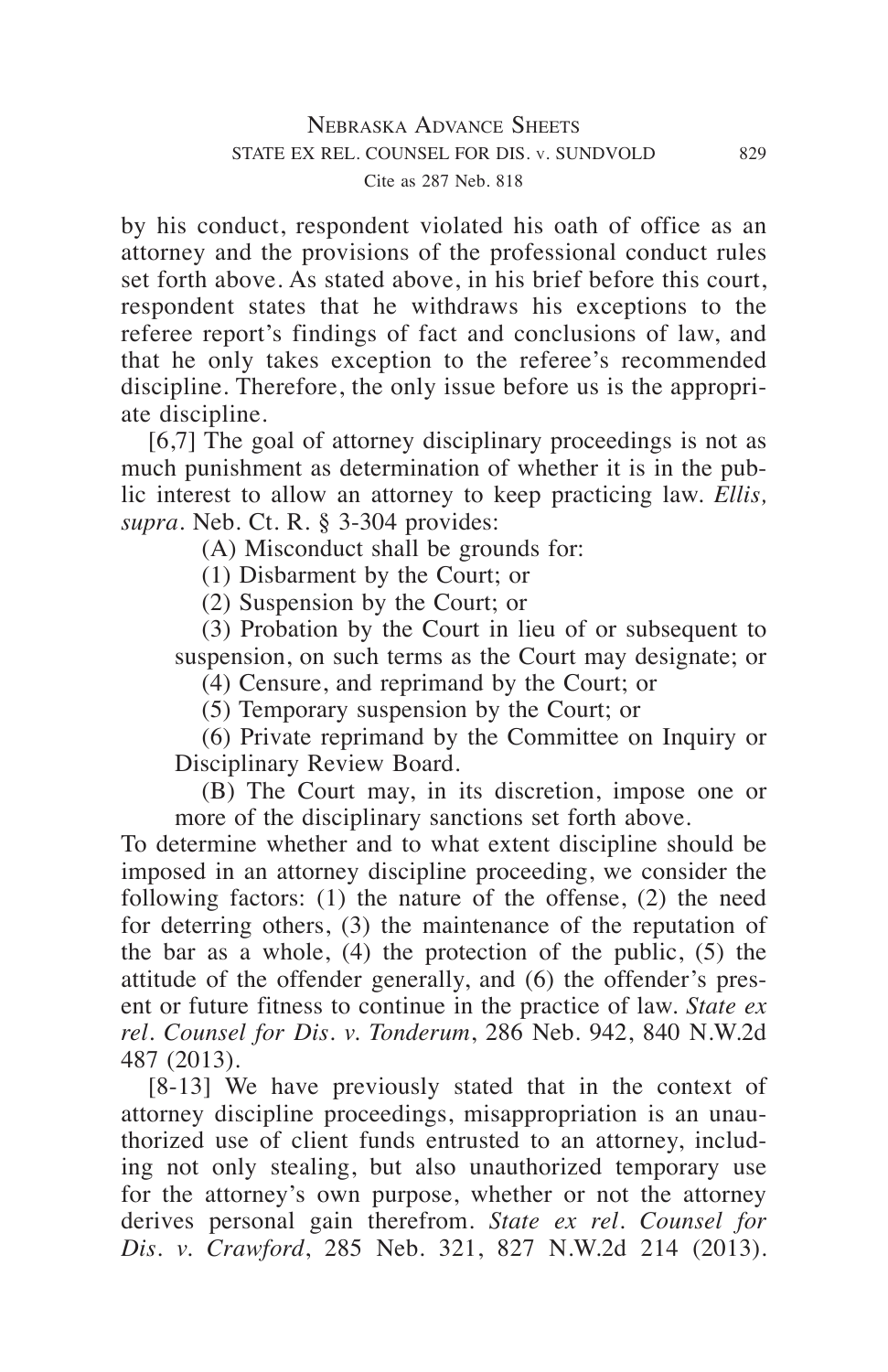Misappropriation of client funds is one of the most serious violations of duty an attorney owes to clients, the public, and the courts. *Id*. Misappropriation by an attorney violates basic notions of honesty and endangers public confidence in the legal profession. *Id*. Absent mitigating circumstances, disbarment is the appropriate discipline in cases of misappropriation or commingling of client funds. *Id*. The fact a client did not suffer any financial loss does not excuse an attorney's misappropriation of client funds and does not provide a reason for imposing a less severe sanction. *Id*. We do not view the misappropriation of funds from one's own firm as any less dishonest and deceptive than the misappropriation of client funds. *State ex rel. Counsel for Dis. v. Achola*, 266 Neb 808, 669 N.W.2d 649 (2003).

[14] In determining the appropriate discipline of an attorney, we consider the discipline imposed in cases presenting similar circumstances. *Tonderum, supra*. In the referee's report, he relied on three cases from this court regarding an attorney's misappropriation of funds from a law firm: *State ex rel. Counsel for Dis. v. Frederiksen*, 262 Neb. 562, 635 N.W.2d 427 (2001); *Achola, supra*; and *State ex rel. Counsel for Dis. v. Young*, 285 Neb. 31, 824 N.W.2d 745 (2013).

In *Frederiksen*, the only alleged misconduct against Mark D. Frederiksen was the misappropriation of funds by him from a law firm of which he was a partner. Frederiksen apparently became dissatisfied with his compensation, and over a period of 3 years, he misappropriated approximately \$15,000 in fees paid directly to him by his law firm's clients. We ordered that Frederiksen be suspended from the practice of law for a period of 3 years.

In *Achola*, like in *Frederiksen*, the only alleged misconduct against George B. Achola was the misappropriation of funds by him from a law firm of which he was an associate. Achola wrote unauthorized checks on his law firm's account totaling more than \$20,000 for the payment of his personal expenses. In *Achola*, we stated that sufficient mitigating factors existed to support the decision not to disbar Achola, and we ordered that Achola be suspended from the practice of law for a period of 3 years.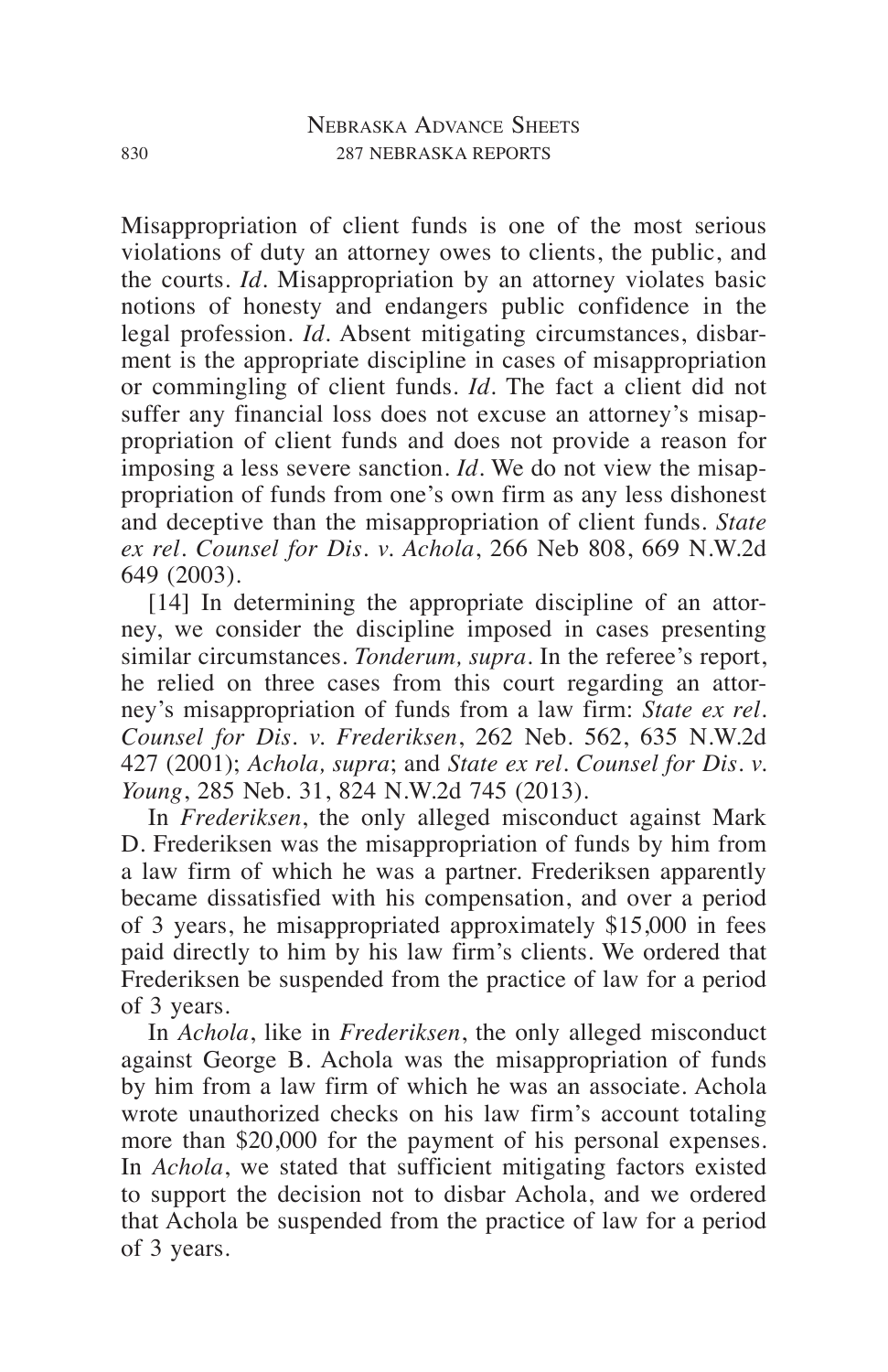In *Young*, formal charges were filed against David James Young alleging, inter alia, that Young had failed to deliver payments that he had received from a client to the law firm of which he was an associate totaling \$1,500. Young filed a conditional admission, and we ordered that Young be suspended from the practice of law for a period of 20 months followed by 2 years' monitored probation upon reinstatement.

Respondent argues that *Frederiksen*, *Achola*, and *Young* are not completely relevant to the instant case, because it is not evident in those cases that the attorneys were misappropriating client funds as a self-help remedy to offset amounts owed to them by their respective law firms, as respondent asserts he was doing in this case. We do not find this argument to be persuasive. Respondent never informed the law firm that he had received the payments from the clients or that he intended to keep the payments as a means to offset the amount the law firm purportedly owed to him. Respondent was misappropriating the payments owed to the law firm and failed to inform the law firm that he was doing so. Respondent's conduct is similar to that of the attorneys in *Frederiksen*, *Achola*, and *Young*.

Respondent further contends that his failure to deposit the \$1,000 advance fee payment from the roofing client into his law firm's trust account or the respondent's own trust account is an isolated incident of failure to deposit unearned fees into a client trust account. Respondent explains that his conduct was due to the fact that he did not have any previous experience handling advance fee payments. Accordingly, respondent asserts that he should receive a lesser sanction.

[15] While respondent's failure to deposit the advance fee payment received from the roofing client into a trust account is the only example in the record of respondent's misappropriating unearned advance fees, the record indicates several other instances where respondent misappropriated fee payments for services that he received from clients. Specifically, the record shows that respondent misappropriated clients' fees 10 times over a period of 7 months totaling \$4,070. We have stated that cumulative acts of attorney misconduct are distinguishable from isolated incidents, therefore justifying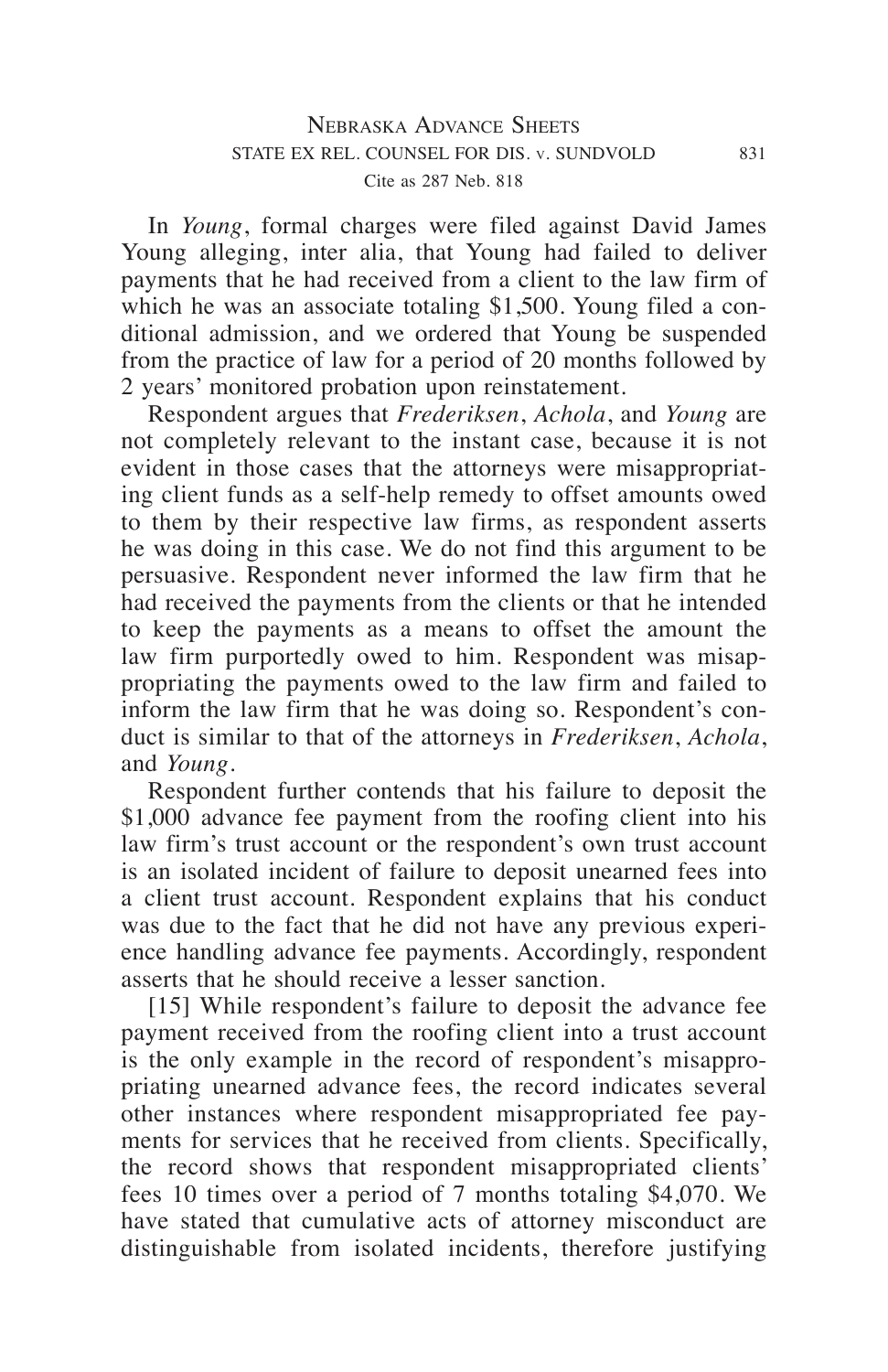more serious sanctions. *State ex rel. Counsel for Dis. v. Ellis*, 283 Neb. 942, 840 N.W.2d 487 (2013). Respondent admits that he failed to deliver these payments to the law firm and failed to notify the law firm that he had received these payments. Respondent further admits that he wrongfully resorted to "self-help" by failing to deliver the fees to the law firm, but he explained that his conduct was due to the fact that he believed the law firm owed him money based on their oral compensation agreement.

[16] We have stated that in evaluating attorney discipline cases, we consider aggravating and mitigating circumstances. *Ellis, supra*. In his report, the referee noted mitigating factors to be considered in determining respondent's sanction. The record contained no evidence that respondent was not in good standing with the Nebraska State Bar Association, and there are no prior disciplinary complaints or penalties against respondent. The record showed that respondent has accepted responsibility for what happened, and he cooperated throughout the course of the disciplinary proceedings. The record contains a letter of support from one attorney describing respondent's professionalism and high moral character. Respondent has contributed to the profession through his membership in various organizations, and he has been an active member in the community.

The referee also noted the following aggravating factors in his report. In his "Self Disclosure" letter, respondent disclosed that he deposited the advance fee from the roofing client in his personal account instead of in the law firm's trust account. However, respondent failed to disclose in his letter that he had failed to deposit payments he received from the second, third, and fourth clients and failed to notify the law firm that he had received these payments. He also failed to disclose the facts and circumstances of his representation of the roofing client which led to a judgment's being entered against the client. The referee stated that respondent's representation of the roofing client raises questions as to whether respondent is competent to practice law. The record indicates that the misappropriation of client funds was not an isolated incident and that over a period of 7 months, respondent misappropriated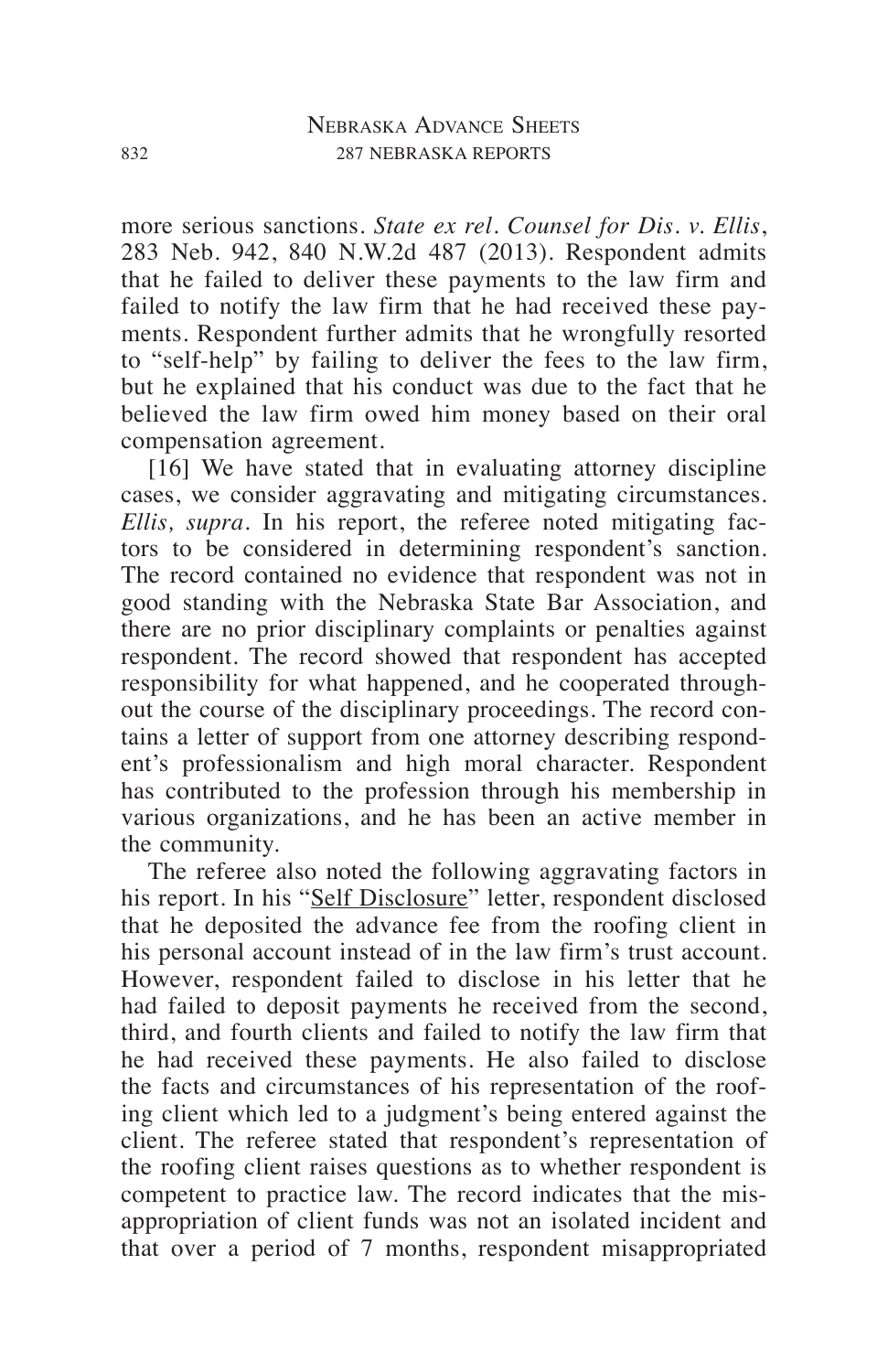clients' fees 10 different times totaling \$4,070. Furthermore, the referee stated that although it is not clear from the record what the outcome of the roofing client's case would have been if respondent had properly represented the client, the client experienced a financial loss due to respondent's conduct, because he was required to post a \$1,000 cash bond as a result of respondent's advising the client he did not have to appear at the debtor's examination. We consider the foregoing mitigating and aggravating factors in determining the sanction to be imposed.

Given the mishandling of his representation of the roofing client's case, his failure to deposit the advanced fee of \$1,000 received from the roofing client into a trust account, and his misappropriation of client funds totaling \$4,070, we consider respondent's conduct to be serious violations of the rules governing attorney conduct. We, therefore, order that respondent be suspended from the practice of law for a period of 3 years and, upon reinstatement, be subject to 2 years of probation, including monitoring. The monitoring shall be by an attorney licensed to practice law in the State of Nebraska, who shall be approved by the relator. The monitoring plan shall include, but not be limited to, the following: During the first 6 months of the probation, respondent will meet with and provide the monitor a weekly list of cases for which respondent is currently responsible, which list shall include the date the attorney-client relationship began; the general type of case; the date of last contact with the client; the last type and date of work completed on the file (pleading, correspondence, document preparation, discovery, or court hearing); the next type of work and date that work should be completed on the case; any applicable statutes of limitations and their dates; and the financial terms of the relationship (hourly, contingency, et cetera). After the first 6 months through the end of probation, respondent shall meet with the monitor on a monthly basis and provide the monitor with a list containing the same information as set forth above; respondent shall reconcile his trust account within 10 days of receipt of the monthly bank statement and provide the monitor with a copy within 5 days; and respondent shall submit a quarterly compliance report with